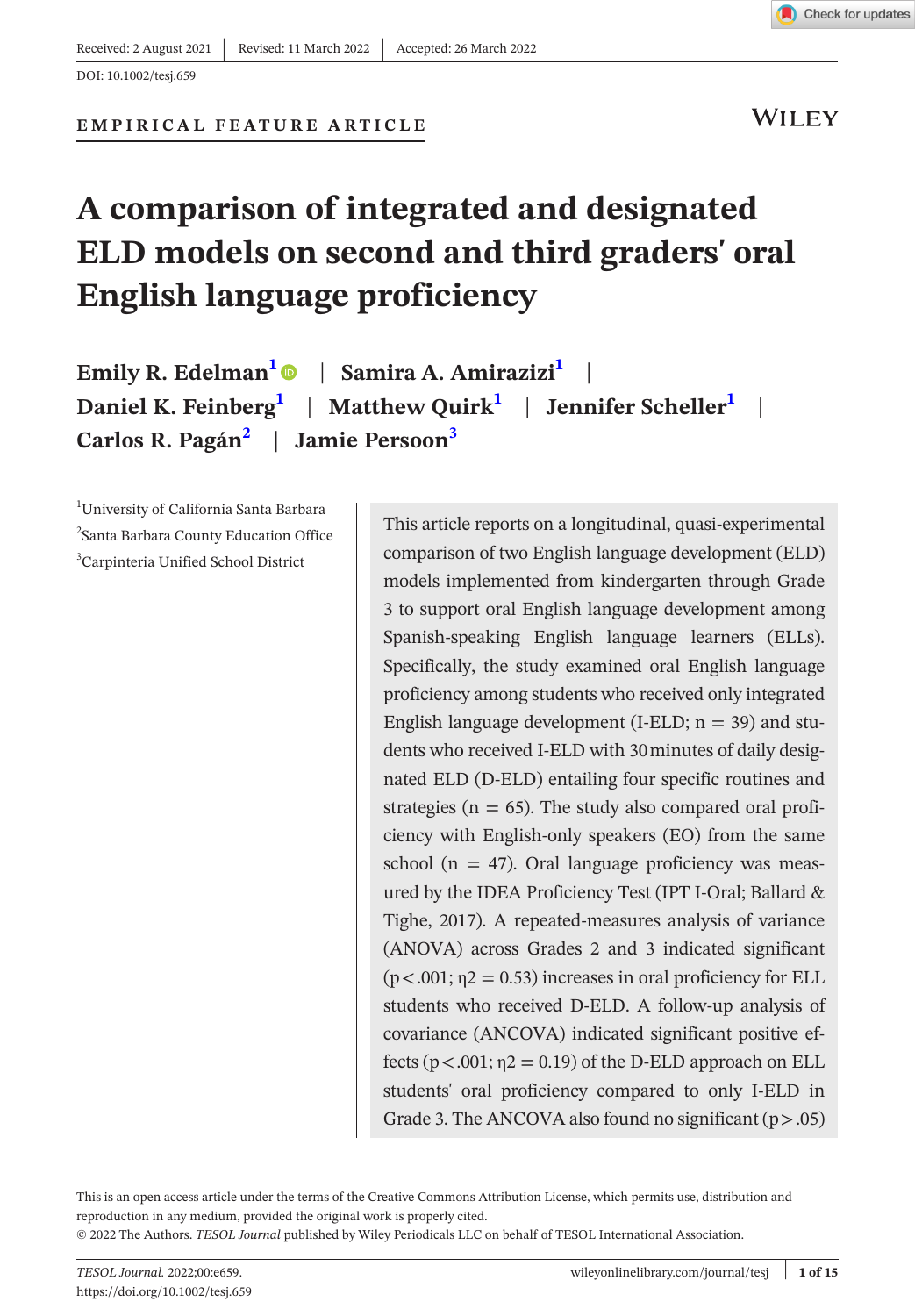differences in oral proficiency between ELL students who received D-ELD and EO students in Grade 3, indicating similar oral English skills. The D-ELD model's instructional strategies and practical implications are discussed.

#### **1** | **INTRODUCTION**

Students identified as English language learners (ELLs) make up 10% of the student population in the United States and approximately 20% of the student population in states such as California and Texas (Hussar et al., [2020\)](#page-13-0). The term *English language learner* is utilized, despite the varied terminology, to remain consistent with student classifications at the federal level (Hussar et al., [2020\)](#page-13-0). ELLs are defined as students whose primary or home language is a language other than English and who are eligible for English language development instruction based on the results of an English language proficiency assessment. Recent research from the National Assessment of Educational Progress (NAEP) indicates that ELLs lag further behind academically than any other student group across race, ethnicity, and poverty levels (Hussar et al., [2020](#page-13-0)). Academic opportunity and performance disparities between ELL and non-ELL students have contributed to the relatively low performance of ELLs on state and national assessments. These results represent a consistent and alarming historical trend (National Center for Education Statistics [NCES], [2019a,](#page-14-0) [2019b](#page-14-1)). The combination of the persistent high number of long-term ELLs and the low academic performance of ELLs illuminates the inadequacy of the U.S. public education system thus far to provide appropriate educational support for ELLs to advance and excel in tandem with their non-ELL peers (WestEd, [2016](#page-14-2)).

Many factors contribute to the academic performance disparities that persist between ELLs and their non-ELL peers, one of which is the unique challenge that ELLs face learning English while simultaneously working to learn grade-level academic content (California Department of Education [CDE], [2020\)](#page-12-0). While research has produced compelling evidence supporting the effectiveness of various dual language or bilingual instruction options (Collier & Thomas, [2017](#page-12-1)), most ELLs continue to attend schools where English remains the only language of instruction. Therefore, effective English language development (ELD) models remain a critical component in supporting the academic success of ELLs in mainstream English classrooms.

Although research has been conducted and curricula developed to broadly support ELD for ELLs (CDE, [2019;](#page-12-2) Goldenberg, [2013\)](#page-13-1), more evidence-based research on the efficacy of specific ELD approaches over time is needed. This article addresses gaps in the existing ELD literature by reporting the results of an accelerated longitudinal study that examined trends in English oral language proficiency across early elementary school grades among students who received one of two distinct models of ELD instruction: integrated English language development (I-ELD) or I-ELD with designated ELD (D-ELD).

### **1.1** | **English language development models**

Language proficiency has multiple components, including reading, writing, listening, and oral speaking skills (Center for Literacy and Learning, [n.d.](#page-12-3)). Oral language proficiency, the focus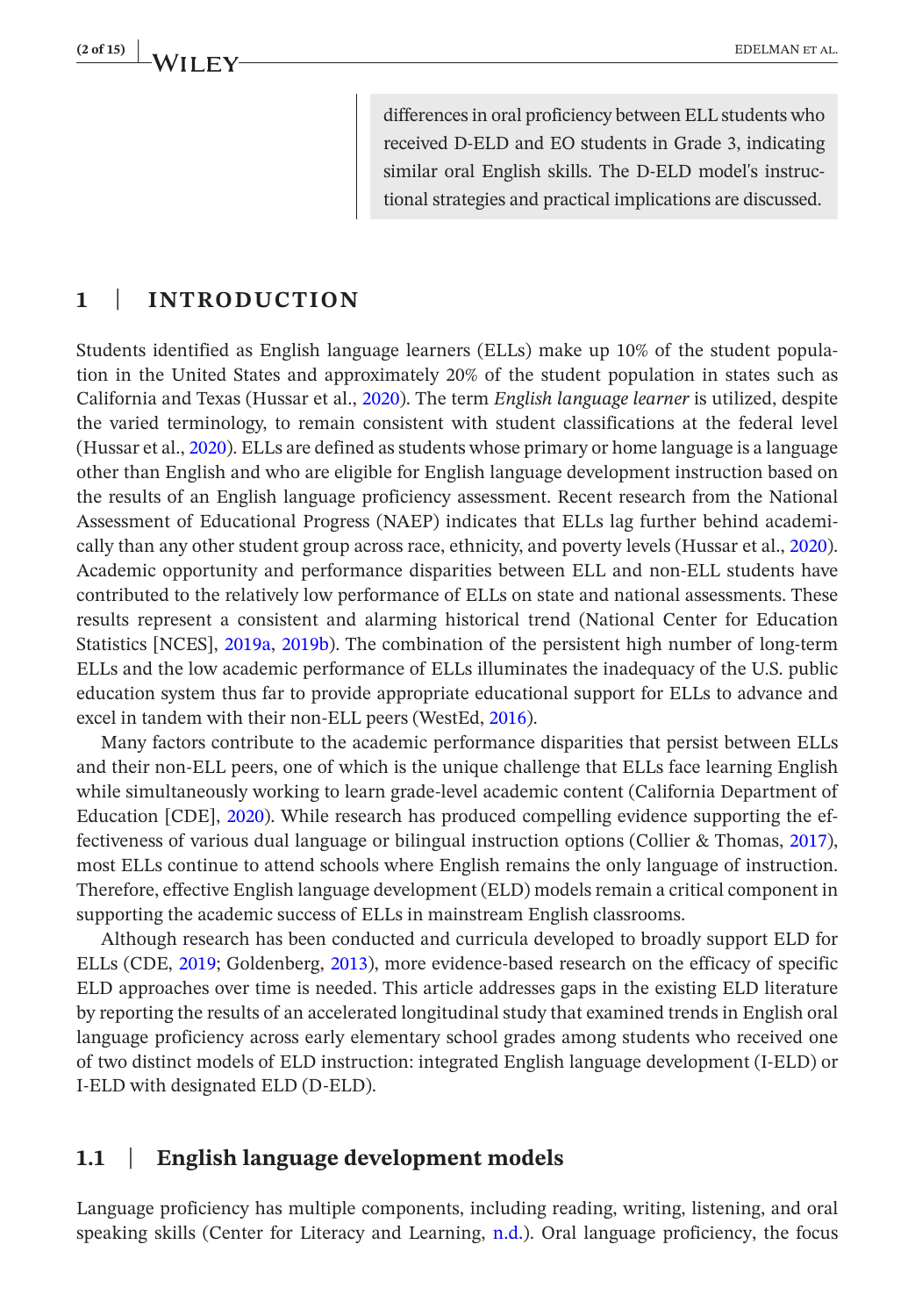## **EDELMAN ET AL.** (3 of 15)<br> **CONTRACTLY**  $\frac{1}{2}$  (3 of 15)

of this study, is especially critical to be able to access English academic content and develop other English language proficiency skills, such as reading and writing (Center for Literacy and Learning, [n.d.](#page-12-3)). To support oral language development among ELL students, multiple educational models have been used in classrooms over time. Of pertinence to this study, the I-ELD and D-ELD models are discussed.

English-only immersion education is generally identified as ELD or English as a second language (ESL). I-ELD, also often specified as structured or sheltered English immersion, is set within mainstream classrooms and incorporates ELD into academic content instruction. I-ELD emphasizes content instruction and modifies instruction so that ELLs can access academic language and content (Moughamian, Rivera, & Francis, [2009\)](#page-14-3). I-ELD models can incorporate a push-in or coteaching approach in which ESL teachers work directly with ELL students in the mainstream classroom to provide academic content support and utilize teaching tools such as scaffolding and language modeling to facilitate ELLs' access to content (Moughamian et al., [2009\)](#page-14-3). The researchbased rationale for English-only immersion models in schools is that exposure to English through mainstream classroom content, with the use of integrated effective language instruction, facilitates students' acquisition of English proficiency while also delivering high-quality, academically challenging content (Hansen-Thomas, [2008;](#page-13-2) Short, Echevarría, & Richards-Tutor, 2011). There is fairly well-established and research-supported literature on specific sheltered English immersion routines within I-ELD models, such as the Sheltered Instruction Observation Protocol (SIOP; Echevarría, Vogt, & Short, [2013\)](#page-13-3), that have demonstrated positive effects in supporting EL students' access to academic content in English instructional environments. Content-motivated models, such as SIOP, while supportive and effective, have limitations in meeting students' complex and nuanced linguistic needs (Hall, [2019\)](#page-13-4). Research has shown that simply exposing students to the English language in the mainstream English classroom is beneficial but likely not sufficient for oral English language proficiency to transpire and requires additional explicit English language instruction (Garbati & Mady, [2015](#page-13-5); Gibbons, [2007;](#page-13-6) Goldenberg, [2008](#page-13-7)).

Another model of oral English language instruction is D-ELD, which provides ELLs with specialized and protected English language development instruction time outside of mainstream academic teaching. This is often provided as an ELD class period or ELD pullout in which students are taken from their mainstream classroom to focus on language proficiency in English (Regional Educational Laboratory Northwest, [n.d.\)](#page-14-4). The central goal of D-ELD is to provide instruction specific to English language acquisition and develop students' English language proficiency levels so that ELLs can more readily access instruction in mainstream English classrooms (Moughamian et al., [2009](#page-14-3)). Successful D-ELD focuses on oral language development in which students are actively engaged in language use to increase their knowledge and skills in this area (Garbati & Mady, [2015;](#page-13-5) Saunders, Goldenberg, & Marcelletti, 2013).

#### **1.2** | **ELD programs and gaps in implementation**

Challenges with the success of I-ELD and D-ELD include inconsistent and varied implementation of effective and well-specified ELD instructional models, as evidenced by the persistent discrepancy between ELLs' and non-ELLs' academic performance (NCES, [2019a](#page-14-0), [2019b](#page-14-1)). Research demonstrates that English language development instruction needs to not only consistently implement ELD but also use empirically supported instructional routines and strategies (Saunders et al., [2013](#page-14-5)). Additionally, successful D-ELD models need to specify the amount and type of English language development instruction that is provided to ELLs (Garbati & Mady, [2015;](#page-13-5)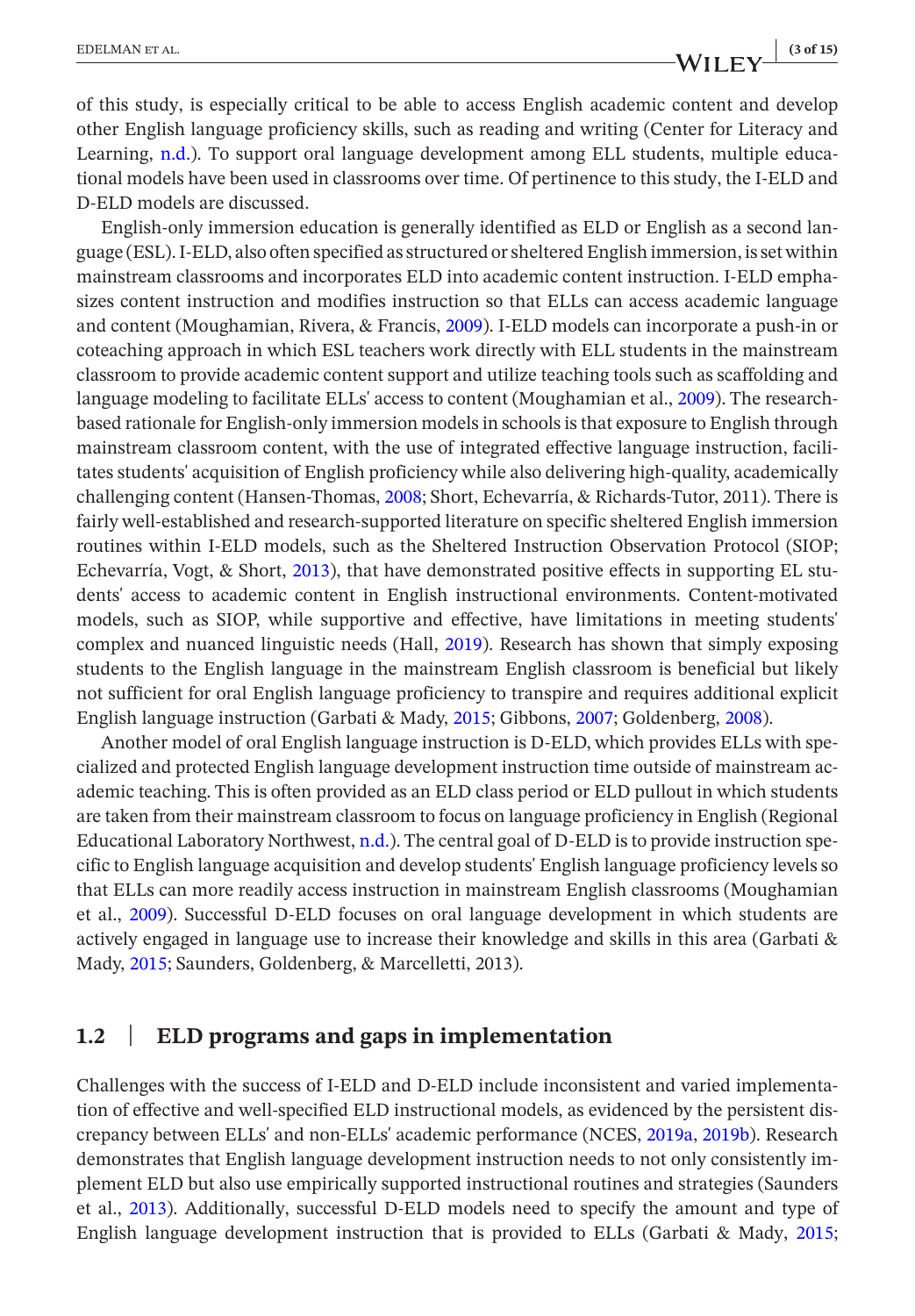**(4 of 15) <sup>|</sup>** EDELMAN et al.

Gibbons, [2007\)](#page-13-6). Yet the literature on D-ELD instruction lacks both the practical specificity and empirical foundation needed to provide adequate guidance to educators (Goldenberg & Coleman, [2010\)](#page-13-8).

There is a need for more evidence-based guidance to support the use of a specific set of instructional strategies for ELL students. Comprehensive and specific research evidence is critical for schools that are making long-term and often financially costly commitments to adopt comprehensive ELD models for their ELLs. This a decision that would have lasting academic implications for ELLs.

#### **1.3** | **Purpose of the present study**

The present study addresses a gap in the existing literature by providing specific guidance on a practical evidence-based D-ELD model in the general classroom designed to support native-Spanish-speaking ELL students' oral English language development. In addition, the study addresses the relative dearth of longitudinal research evidence needed to examine the impacts of replicable, practical, and comprehensive ELD strategies over time. This D-ELD model was systematically implemented by the participating school over time in combination with I-ELD to create a comprehensive and cohesive ELD experience for ELLs beginning in kindergarten in a representative California school setting. To examine the effects that specific instructional ELD routines and strategies have over time, along with which students are most likely to benefit, this study examined the effectiveness of the D-ELD model on the oral English language proficiency of students at a Central California elementary school. Specifically, the study compared the oral English language proficiency of ELL students who had received D-ELD, ELL students who had not received D-ELD, and English-only speakers (EOs) at the same school. Oral English language proficiency was measured by the oral language proficiency subtests of the IDEA Proficiency Test (IPT I-Oral; Ballard & Tighe, [2017\)](#page-12-4). The research questions that the study addressed are as follows:

- 1. Did the oral English language proficiency scores of ELLs in the D-ELD model significantly increase between fall of second grade and fall of third grade?
- 2. How did the oral English language proficiency scores of ELLs in D-ELD compare to the scores of ELLs who had not received D-ELD and the scores of EO peers in fall of third grade?

## **2** | **METHOD**

#### **2.1** | **Participants and context**

Data from this study were collected as part of a collaboration between a Central California elementary school, a local county office of education, and a partnering university to develop and evaluate an evidence-based D-ELD program with routines and strategies that prior research had identified as effective for developing oral English language proficiency among Spanish-speaking ELLs (Goldenberg, [2013](#page-13-1)). The first cohort of kindergarten students received the D-ELD program beginning during the 2015–2016 academic year. Data collection for this project was initiated in the fall of 2017 and continued through the fall of 2019.

The participating elementary school serves a large population (*N*>500) of students in kindergarten through fifth grade, over 60% of whom qualify for free or reduced-price lunch and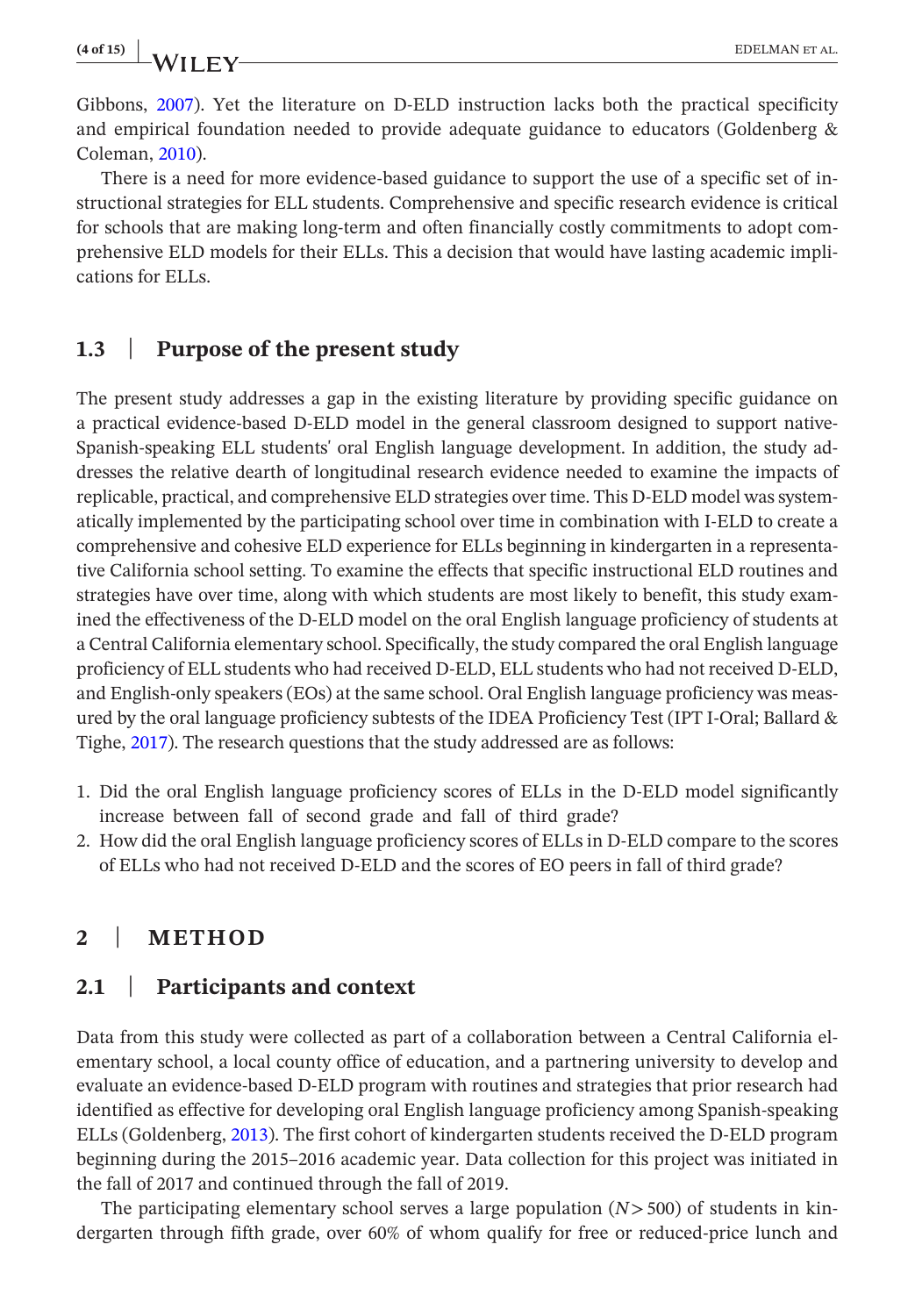over 40% of whom identified as ELLs with Spanish as their first language. Since 2017, data have been collected during fall and spring of each academic year in an accelerated longitudinal, quasiexperimental design that followed two cohorts of students  $(N = 151)$ , which included both ELLs  $(n = 104)$  and EOs  $(n = 47)$ . Of the students whose data were included in present analyses, approximately 50% identified as female and 50% identified as male. Additionally, 89% of the students identified as Hispanic or Latinx/a/o and 11% identified as non-Hispanic/non-Latinx. As a result of school district demographic data collection procedures, further specified race and ethnicity data were unable to be reported.

This study examined both I-ELD and D-ELD cohorts. The I-ELD cohort in this study was in Grades 3 and 4 at the beginning of data collection in 2017. The ELLs from this cohort  $(n = 39)$ had received the school's district-typical integrated approach to English language development (I-ELD) throughout their time at the school. None of the students in the cohort had received instruction using the D-ELD model or strategies developed within this collaborative effort. Thus, this cohort is referred to as the I-ELD cohort. The D-ELD cohort of students were in Grades 1 and 2 when data collection commenced in the fall of 2017, and the ELLs in this cohort  $(n = 65)$  received daily instruction utilizing the novel D-ELD strategies in addition to the school's foundational I-ELD model since the time that they had entered kindergarten. Hence, this cohort is referred to as the D-ELD cohort. Since all ELL students who entered kindergarten in 2015–2016 or onward received the D-ELD model in addition to the standard I-ELD, this study makes comparisons across cohorts who were in different grades during the multiple academic years of this research study (see Table [1](#page-4-0)). Both the I-ELD and D-ELD classrooms and cohorts included EO and ELL students, as determined by school-based classroom assignments that intentionally mixed students of varying language status but were otherwise randomly assigned. The EO students in both cohorts  $(n = 47)$  were combined for comparative purposes in the analyses because neither group of EO students in either cohort received any English language development intervention, as they were native English speakers. Table [1](#page-4-0) provides a summary of the I-ELD and D-ELD cohorts' grade levels by academic year and data collection period, and Table [2](#page-5-0) provides a summary of the sample sizes of students included in the analyses by language status, cohort, and gender.

#### **2.2** | **Measures**

#### 2.2.1 | Oral English language proficiency

Students' oral English language proficiency was assessed individually twice each year (fall and spring) using the oral language proficiency subtests of the IDEA Proficiency Test (IPT

|       | AY 17-18<br>Fall & Spring | AY 18-19<br>Fall & Spring | AY 19-20<br>Fall <sup>*</sup> |
|-------|---------------------------|---------------------------|-------------------------------|
| I-ELD | Gr <sub>3</sub>           |                           |                               |
| D-ELD | Gr $1/2$                  | Gr $2/3$                  | Gr $3/4$                      |

<span id="page-4-0"></span>**TABLE 1** Grade levels by cohort, academic year, and data collection periods

*Note*.  $AY =$  academic year, **bold** = included in the following analyses.

<span id="page-4-1"></span>\*Data was unable to be collected in the spring due to the COVID-19 pandemic.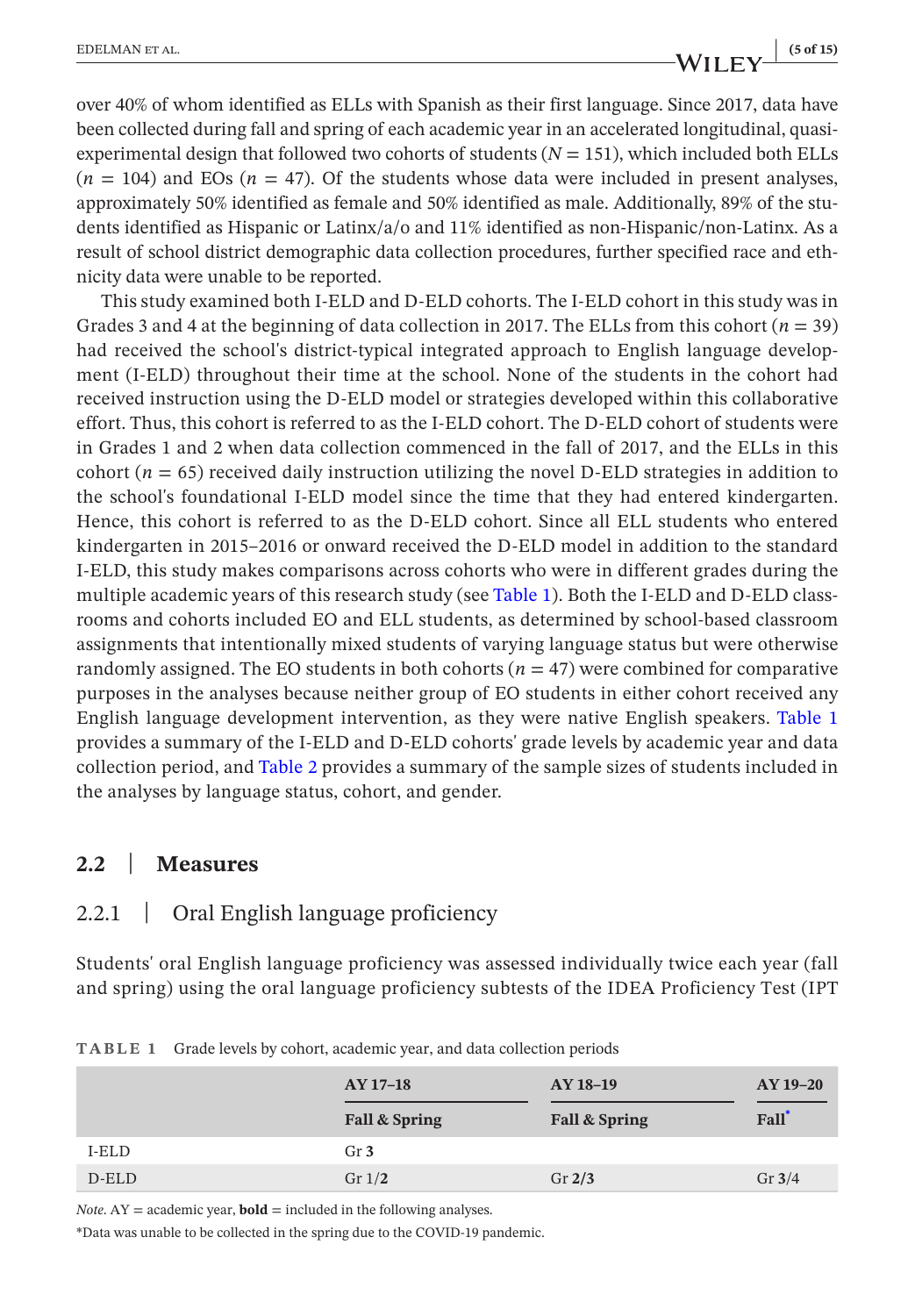| (6 of 15)<br>$-WII$ $FV$ | <b>EDELMAN ET AL.</b> |  |
|--------------------------|-----------------------|--|
|                          | ---                   |  |

| Language status | Cohort                   | Gender | $\boldsymbol{N}$ |
|-----------------|--------------------------|--------|------------------|
| ELLs            | I-ELD                    | Male   | 21               |
|                 |                          | Female | 18               |
|                 |                          | Total  | 39               |
|                 | D-ELD                    | Male   | 33               |
|                 |                          | Female | 32               |
|                 |                          | Total  | 65               |
| EOs             | I-ELD & D-ELD (combined) | Male   | 21               |
|                 |                          | Female | 26               |
|                 |                          | Total  | 47               |
| Total           |                          |        | 151              |

<span id="page-5-0"></span>**TABLE 2** Sample sizes by language status, cohort, and gender

I-Oral; Ballard & Tighe, [2017\)](#page-12-4), a standardized, norm-referenced assessment of oral language proficiency in both English and Spanish. The specific test form used was the IPT I-Oral English Form G (2nd ed.). The IPT-I tests are computer-based, adaptive tests that prompt an examiner to ask students questions in the language being assessed and require the examiner to indicate whether the student answered the question correctly. For the purposes of this study, total unstandardized oral language proficiency raw scores were reported. Research evidence supports the psychometric functioning of the IPT-Oral, with reliability estimates of.91–.96 and overall standard error values between 10 and 13. Research evidence also shows moderate to strong associations between the IPT-Oral and teachers' ratings of student's English oral ability (Ballard & Tighe, [2017](#page-12-4)). The assessment was administered to both the ELL and EO students across the D-ELD and I-ELD cohorts to obtain a direct comparison of oral English language proficiency across time.

## 2.2.2 | Student and family demographics

Data on student and family demographics were shared by the participating school to serve as both grouping and control variables in our analyses. Data were collected on factors known to be associated with outcomes of interest, such as gender (Tong, Irby, Lara-Alecio, Yoon, & Mathes, [2010](#page-14-6)), parent education as a proxy of socioeconomic status (Crosnoe et al., [2010;](#page-12-5) Lindholm-Leary, [2012](#page-13-9)), and home language to determine students' ELL status.

## **2.3** | **Procedures**

The innovative ELD model implemented at the school was based on research findings that effective ELD requires both explicit instruction in English (D-ELD) and instructional strategies to support ELLs' learning of academic content in English (I-ELD; CDE, [2015](#page-12-6); Garbati & Mady, [2015](#page-13-5); Gersten & Baker, [2000](#page-13-10); Gibbons, [2007](#page-13-6)). The I-ELD instructional model that students in both the I-ELD and D-ELD groups received at the school focused on sheltered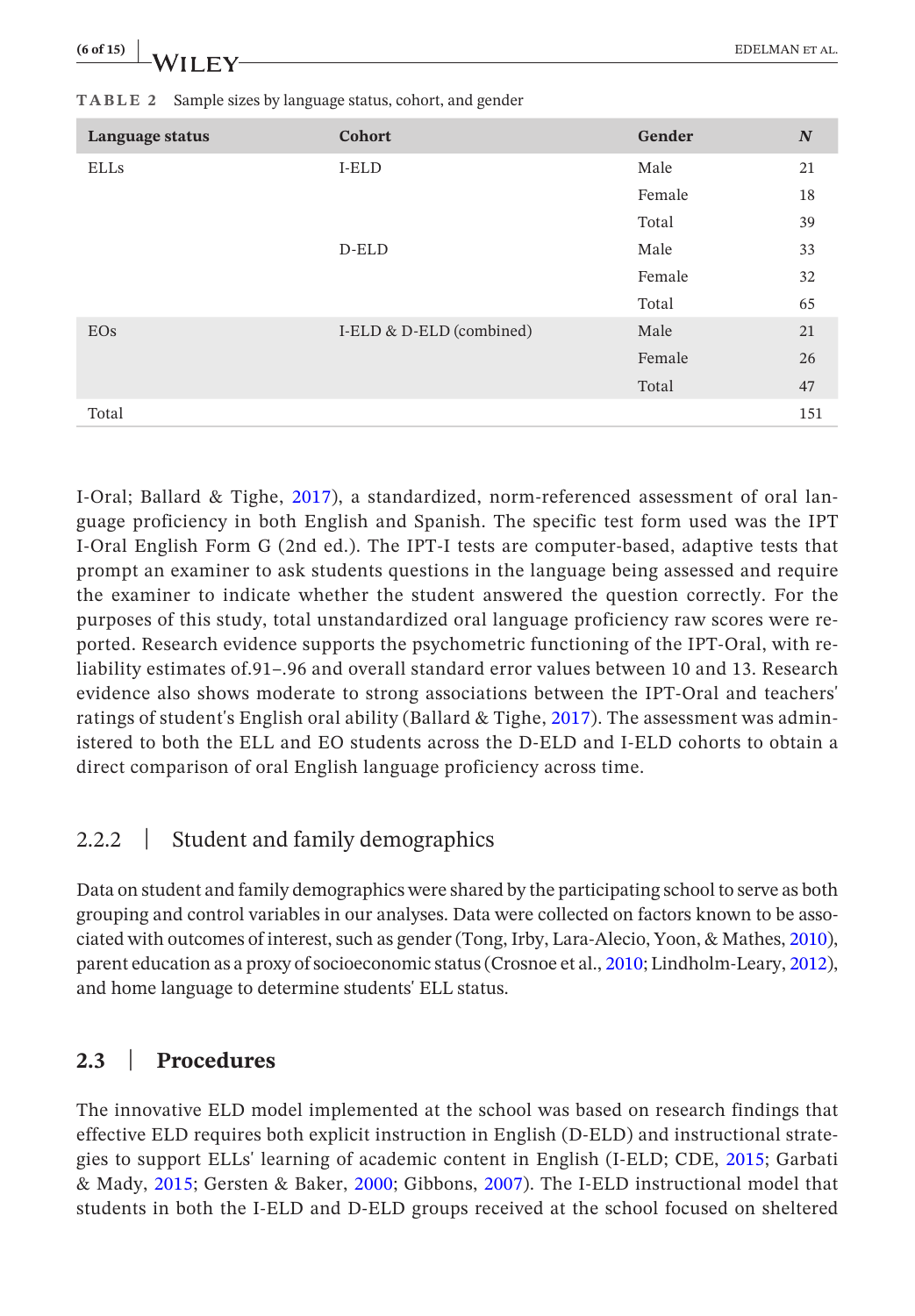instruction, which utilizes a variety of explicit instructional strategies to support ELLs' understanding of academic content instruction provided in English (Echevarría et al., [2013](#page-13-3)).

#### 2.3.1 | D-ELD instructional model

The D-ELD model is grounded in four instructional routines that accelerate ELLs' second language acquisition: oral language development (Gonzalez et al., [2014;](#page-13-11) Montelongo, Durán, & Hernández, [2013](#page-13-12); Simsek & Erdogan, [2015](#page-14-7); Trelease, [2013](#page-14-8); Velasco, [2012](#page-14-9)), explicit academic vocabulary instruction (Gibbons, [2007;](#page-13-6) Saunders et al., [2013](#page-14-5); Sheng, Lam, Cruz, & Fulton, [2016](#page-14-10)), meaningful interactions, and interactive games and activities (Gibbons, [2007;](#page-13-6) Goldenberg, [2013;](#page-13-1) Marzano & Pickering, [2005\)](#page-13-13). This study specifically focused on the implementation of four strategies, one strategy embedded into each routine, that research has identified as effective in developing oral English skills among Spanish-speaking ELLs: (a) interactive read-alouds (Louie & Sierschynski, [2015;](#page-13-14) Trelease, [2013\)](#page-14-8); (b) explicit vocabulary language development (Calderón, Slavin, & Sánchez, [2011](#page-12-7); Gersten et al., [2007;](#page-13-15) Gibbons, [1993,](#page-13-16) [2007\)](#page-13-6); (c) chanting of repetitive songs, poems, or rhymes (Paquette & Rieg, [2008](#page-14-11)); and (d) game-based language use activities (Derakhshan & Khatir, [2015;](#page-13-17) Gibbons, [1993,](#page-13-16) [2007\)](#page-13-6).

Interactive read-alouds consisted of dialogic reading (Gonzalez et al., [2014;](#page-13-11) Montelongo et al., [2013;](#page-13-12) Simsek & Erdogan, [2015](#page-14-7); Trelease, [2013;](#page-14-8) Velasco, [2012\)](#page-14-9). This active book reading experience between the teacher and students focused on oral language development using openended questions and prompts and completing or filling in ideas or sentences. Consistent with empirically supported practices, teachers guided discussion to create a story with students using target vocabulary, standard English rules, and grammar. Second, explicit vocabulary language development was derived from concept picture card sort games. Teachers brainstormed with students regarding different categories and the nature of each category and would explicitly teach vocabulary that corresponds to each category. Teachers would then model by displaying key concepts for pictures and placing pictures or objects in the correct categories. Students were then prompted to identify and explain their logic behind categories of each picture or object. The third strategy, chanting of repetitive songs, poems, or rhymes, allowed students to practice target vocabulary words and oral language. Students were engaged in active language use and multiple exposures to vocabulary to promote oral language development. The fourth strategy, game-based language use activities, was implemented through several games. In Describe and Draw students took turns drawing an image and practicing their oral language use by describing what they drew so that their partner was able to recreate the drawing through verbal instruction alone. Find the Difference allowed students to verbally compare and describe nearly identical photos to help each other find minor differences between them. Teachers also engaged students in the Classification Game, which required students to practice their oral language by classifying objects or photos of animals in as many ways as possible. Kim's Game involved having students view an object in the classroom before it was covered so that they could describe what it looked like. Lastly, Guess the Animal was a game in which students were shown a variety of animal toys or pictures before one student secretly choose an animal. Other students then guessed the chosen animal by asking yes or no questions.

This combination of curriculum-based and activity-based strategies was created to offer teachers the scaffolding necessary to provide 30minutes of daily D-ELD to all ELLs. Teachers at the participating school were provided with training on this approach to D-ELD annually, beginning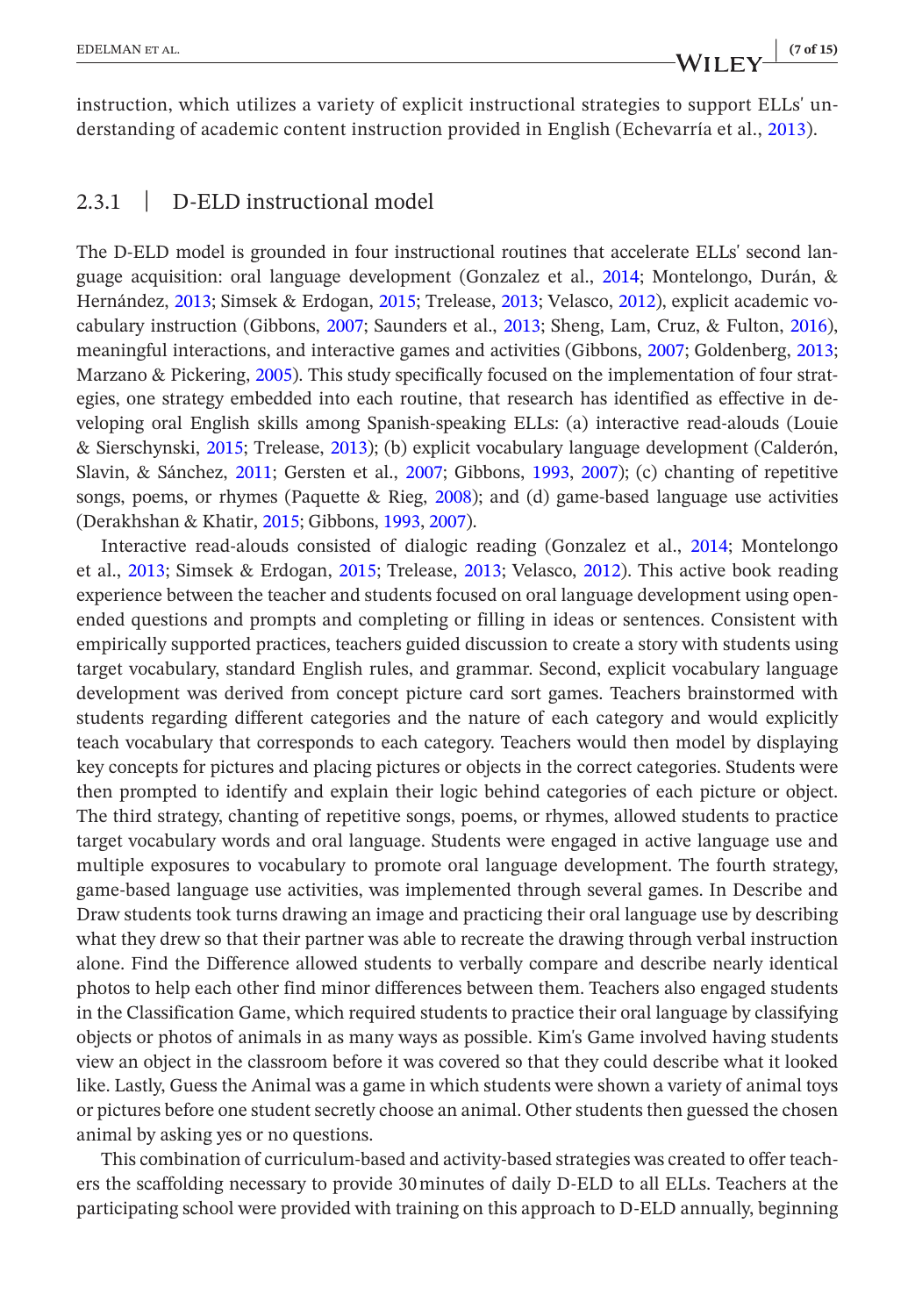with the kindergarten and first-grade team of bilingual credentialed teachers during the 2016– 2017 academic year.

#### 2.3.2 | Evaluation of the ELD model

Beginning in fall 2017, each participating student in both the I-ELD and D-ELD cohorts completed one 30-minute IPT English oral language proficiency assessment session during the fall and spring of each academic year. To accurately assess students' oral language proficiency, teams of graduate and undergraduate researchers were trained to administer the IPT oral language proficiency assessment prior to each data collection period. Following training, the researchers administered the English proficiency assessments in a private, one-on-one quiet space on the school's campus.

#### **2.4** | **Data analyses**

Data were analyzed in two ways to address the two primary research questions in this study. Research Question 1 examined whether oral English language proficiency scores of students participating in the D-ELD model increased significantly over time. To address this question, a repeated-measures analysis of variance (ANOVA) was conducted to examine within-subject effects of the D-ELD model on participating students' oral English proficiency across three time points (i.e., fall of second grade, spring of second grade, and fall of third grade). Data were examined to ensure that they met all the assumptions underlying one-way ANOVAs: (1) that the dependent variable is normally distributed as defined by different levels of the factor, (2) that the variances of the dependent variable are the same for the entire sample, and (3) that cases represent random samples from the population and the scores on the test variable are independent of one another (Green & Salkind, [2008\)](#page-13-18). An a priori alpha level was set at *p*<.05 to determine the statistical significance of mean score differences.

Research Question 2 examined whether oral English language proficiency scores of children who participated in the D-ELD model in kindergarten through Grade 3 were significantly different from the English proficiency scores of a comparison group of ELL students who had received the I-ELD model during this time. In addition, this question sought to examine how the mean English proficiency levels of the ELL students from the D-ELD cohort compared to those of EO students at the same grade level. To address both dimensions of Research Question 2, a one-way analysis of covariance (ANCOVA) was conducted to analyze mean differences in English language proficiency scores across three groups of students (ELLs in D-ELD, ELLs in I-ELD, and EOs) in fall of Grade 3. EO students included those in both D-ELD and I-ELD cohorts. Data were examined to ensure that they met all assumptions underlying one-way ANCOVAs: (1) that the dependent variable is normally distributed for any specific value of the covariate and for any one level of the factor, (2) that the variances of the dependent variable for the conditional distribution described prior (assumption one) are equal, (3) that the cases in the sample represent a random sample from the population and the scores on the dependent variable are independent of one another, and (4) that the covariate is linearly related to the dependent variable for all levels of the factor and that the weights or slopes between the covariate and dependent variable are equal across all levels of the factor (i.e., homogeneity of slopes; Green & Salkind, [2008\)](#page-13-18).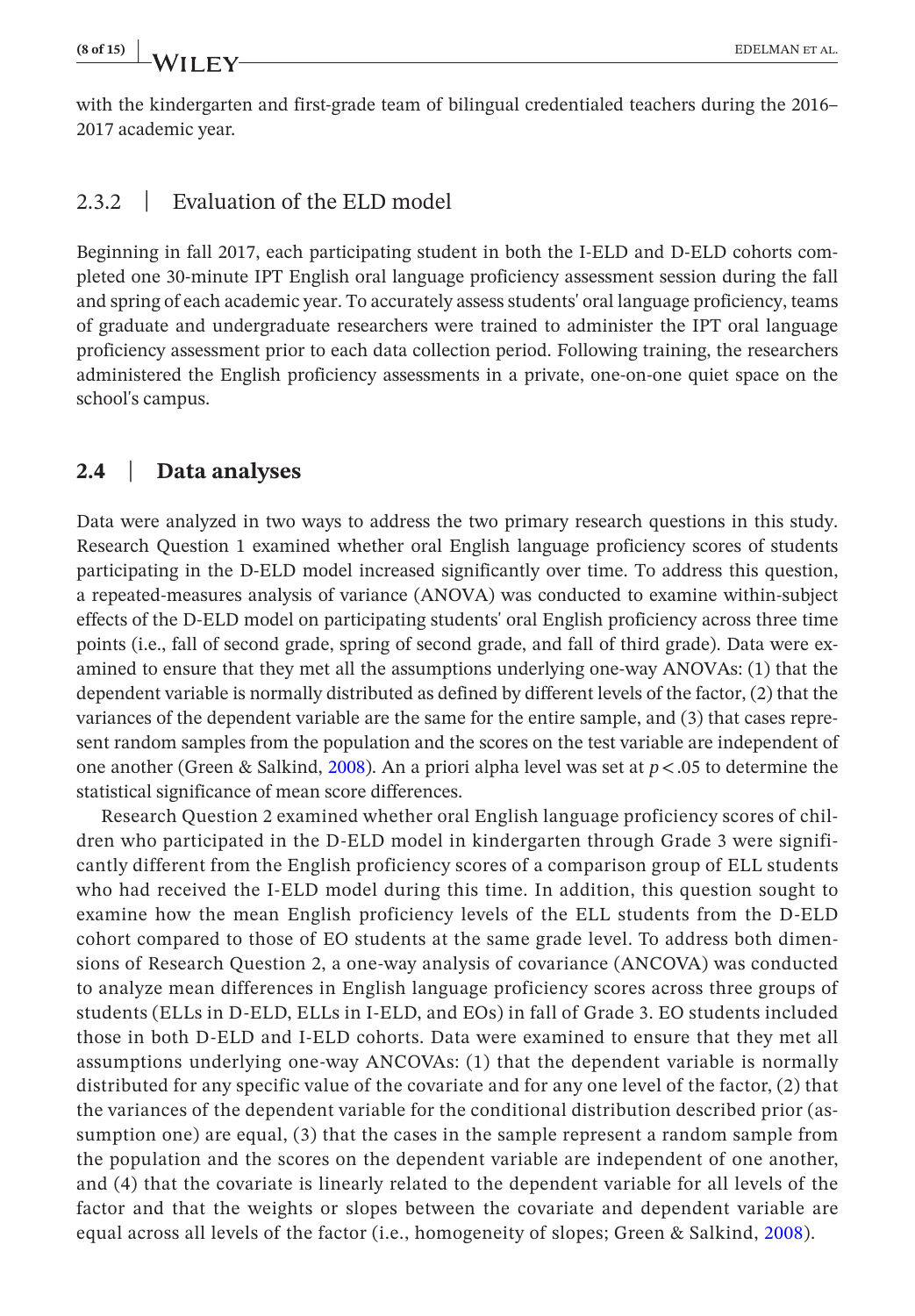## **3** | **RESULTS**

## **3.1** | **Research Question 1**

A one-way within-subjects repeated measures ANOVA was conducted that included three distinct time points (fall of second grade, spring of second grade, and fall of third grade) as the factor variable and English proficiency as the dependent variable. Means and standard deviations for English proficiency raw scores are provided in Table [3](#page-8-0). The results of the ANOVA indicated a significant time effect, with Wilks's  $\lambda = .47$ ,  $F(2, 63) = 35.70$ ,  $p < .001$ , and a multivariate  $\eta^2 = 0.53$ , which indicated a large effect size.

Follow-up polynomial contrasts also indicated a significant linear effect, with English proficiency mean scores increasing over time,  $F(1, 64) = 72.40$ ,  $p < .001$ , and a partial  $\eta^2 = 0.53$ , which also indicated a large effect size. Higher order polynomial contrasts were nonsignificant. It should be noted that ELLs' oral English language proficiency mean scores increased by 10.52 points between fall of second grade and spring of second grade. Between spring of second grade and fall of third grade, these same students showed an additional mean increase in English proficiency of 7.08 points. Taken together, these results show significant increases in the mean oral English language proficiency scores of ELL students in the D-ELD cohort from the fall of second grade through the fall of third grade.

## **3.2** | **Research Question 2**

A one-way ANCOVA was used to examine mean differences between ELL students from the D-ELD cohort, ELLs from the I-ELD cohort, and EO students on oral English language proficiency levels in the fall of Grade 3, controlling for gender and parent education levels. The ANCOVA results showed significant mean differences in English proficiency across groups,  $F(2, 146) = 17.00$ , MSE = 282.67,  $p < .001$ . The effect size of the differences in English oral language scores across all three groups in the fall of Grade 3 was large, as assessed by a partial  $\eta^2$ , with group membership accounting for approximately 19% of the variance in the dependent variable, holding constant students' gender and parental education level (Cohen, [1988\)](#page-12-8). An examination of the means between groups adjusted for parental education and student gender showed that ELLs in the D-ELD model outperformed ELLs in the I-ELD model and performed similarly to the combined EO group. The combined EO group had the highest adjusted mean  $(M = 58.72)$ , the ELL D-ELD group had a slightly smaller adjusted mean  $(M = 55.95)$ , and the ELL I-ELD group had the lowest adjusted mean  $(M = 38.75)$ , as seen in Table [4.](#page-9-0) Follow-up tests were conducted to evaluate pairwise differences among these adjusted means. Based on

| Time point     | M     | <b>SD</b> |
|----------------|-------|-----------|
| Fall Grade 2   | 38.22 | 17.12     |
| Spring Grade 2 | 48.74 | 17.18     |
| Fall Grade 3   | 55.82 | 16.95     |

<span id="page-8-0"></span>**TABLE 3** Oral English language proficiency scores of ELLs in D-ELD

*Note*. Oral English language IPT raw scores for English language learner students in the D-ELD model. The repeated-measures ANOVA across Grades 2 and 3 indicated significant ( $p < .001$ ;  $\eta^2 = 0.53$ ) increases in oral proficiency for ELL students who received D-ELD.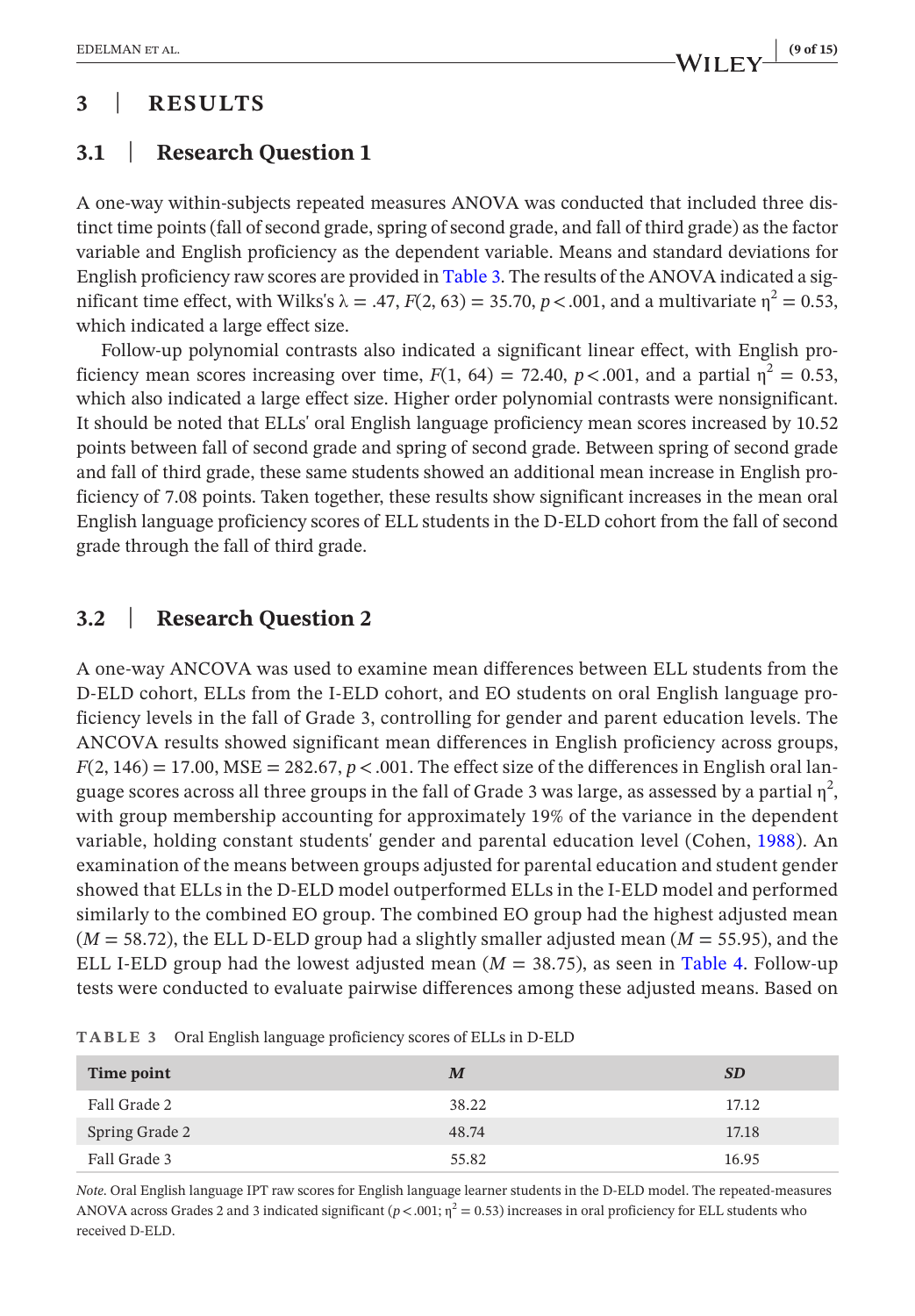<span id="page-9-0"></span>

| (10 of 15)<br>$\frac{100127}{100127}$ WILEY-                               |       | EDELMAN ET AL. |
|----------------------------------------------------------------------------|-------|----------------|
| <b>TABLE 4</b> Oral English language proficiency scores in fall of Grade 3 |       |                |
| Language status/cohort                                                     | M     | <b>SD</b>      |
| ELLs D-ELD                                                                 | 55.95 | 2.09           |

*Note*. Oral English language IPT raw scores in fall of Grade 3. A follow-up ANCOVA indicated significant effects (*p*<.001;  $\eta^2 = 0.19$ ) of the D-ELD approach on ELL students' oral proficiency compared to students in I-ELD. There was no significant (*p*>.05) difference in oral proficiency between ELLs in D-ELD and EO students at Grade 3.

ELLs I-ELD 38.75 2.72 All EOs  $58.72$  2.52

the least significant difference procedure, the adjusted means for ELLs in the D-ELD group differed significantly from the ELLs in the I-ELD group but did not differ significantly from the combined EO group.

#### **4** | **DISCUSSION**

The main goal of the present study was to address a gap in the existing literature by providing specific guidance based on the comparison of two ELD models: district-typical integrated English language development (I-ELD) and I-ELD with evidence-based designated English development (D-ELD). Both the D-ELD and I-ELD models were systematically implemented by the participating school over time, and students' oral English language proficiency was measured at three time points: fall of second grade, spring of second grade, and fall of third grade.

The findings demonstrate that the oral English language proficiency of ELLs across both D-ELD and I-ELD models increased significantly. However, ELL students who participated in the D-ELD model demonstrated significantly higher English oral language proficiency outcomes than ELLs who participated in the I-ELD model. Perhaps most important, the ELLs in the D-ELD model demonstrated no significant difference in oral English language skills at Grade 3 when compared with English-only students across both I-ELD and D-ELD models. The findings provide strong evidence that the D-ELD model with 30minutes of daily specific, evidence-based strategies was associated with a significant reduction of the oral English language proficiency gap that typically appears between EO and ELL students in third grade in a U.S. public school environment as measured by test results (Al Otaiba et al., [2009;](#page-12-9) Hakuta, Butler, & Witt, 2000; Kieffer, [2008;](#page-13-19) Umansky & Reardon, [2014;](#page-14-12) Valentino & Reardon, [2015](#page-14-13)).

#### **4.1** | **Practical implications**

The results of the current study have practical implications for educators serving Spanishspeaking ELLs. First, the study provides strong evidence supporting the efficacy of the D-ELD model in significantly reducing the discrepancy in oral language skills between ELL and EO students by third grade at one Central California elementary school. In an English-only academic environment, oral English language skills are critical because they provide the fundamental building blocks that enable students to better access English academic content, especially as they begin transitioning into language-heavy topics typical of fourth grade. The current study provides research-based evidence in support of a D-ELD model that helps move beyond the limitations of I-ELD only to best support students. Furthermore, this specific D-ELD model can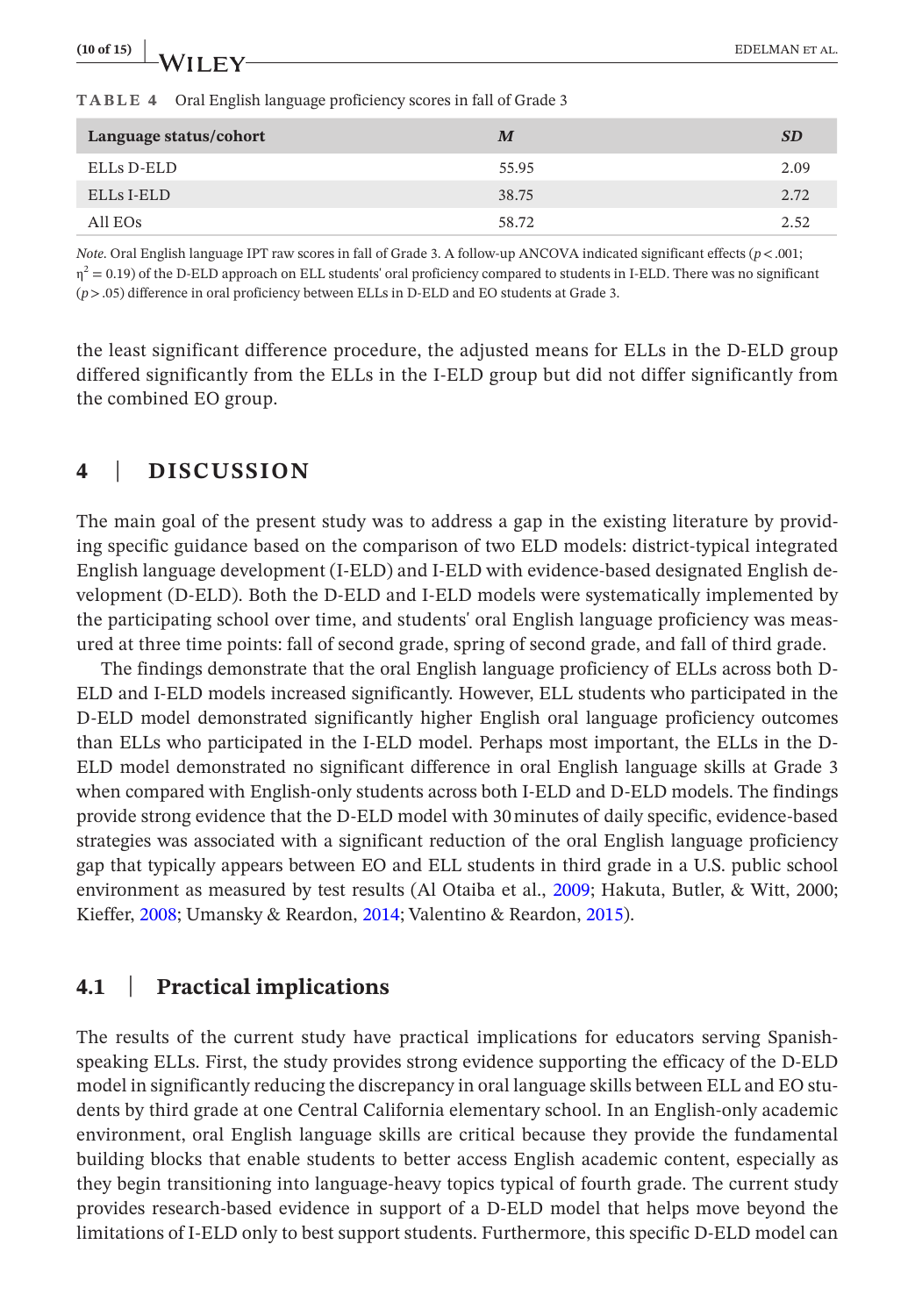**EDELMAN ET AL.** (11 of 15)<br> **WII FY** (11 of 15)

serve as a low-cost and less time-intensive alternative to other strategies that may not always be feasible, such as dual-language immersion or transitional bilingual education.

Given the low English proficiency reclassification rates (Hill, Weston, & Hayes, [2014](#page-13-20)) and persistent academic performance disparities between ELL and EO students in the elementary grades across the United States (Hussar et al., [2020;](#page-13-0) NCES, [2019a](#page-14-0), [2019b\)](#page-14-1), action on behalf of educational leaders is critically needed. The decisions made by educators regarding how to support ELLs have significant and lifelong implications for these students. While oral language proficiency is only one of several key components of language proficiency, the results of the current study may provide one avenue to begin supporting English proficiency reclassification rates for ELLs.

Finally, this study details an innovative approach to D-ELD that was designed collaboratively between multiple community stakeholders as an efficient and effective use of limited school resources. Additionally, the present D-ELD model is low in implementation cost, requiring only one 30-minute daily session, and involves easily replicable, clearly specified evidence-based instructional strategies. These features taken together may offer school leaders and educators an opportunity to support their ELLs without making substantial programmatic changes required of alternative programs, which may necessitate larger budgetary commitments.

#### **4.2** | **Limitations and conclusions**

Despite the promising results of the current study, there were several limitations. First, the sample sizes of the students in each model were relatively small, yielding limited statistical power and the possibility of unreliable estimates of the population's performance under similar instructional conditions. That said, the effect sizes found in the analyses were quite large and yielded statistical significance despite the relatively low levels of statistical power. The results of this study should be interpreted with caution, recognizing that additional replications are needed in broader educational contexts with more diverse samples of Spanish-speaking ELLs over time to further strengthen claims of effectiveness.

Second, although the students in the current study had received their respective ELD instructional model (e.g., I-ELD only vs. D-ELD combined with I-ELD) since kindergarten, data were available for analysis only from Grades 2 and 3 for this study. Additional research is needed to better understand the trajectories of these students starting in kindergarten through the end of elementary school, recognizing that there could have been key differences between cohorts of students at kindergarten entry and potential differences that might emerge by the end of elementary school.

Third, the data that were used in the current study were from a single measure of oral English language proficiency (IPT I-Oral; Ballard & Tighe, [2017\)](#page-12-4). While this measure was selected due to evidence supporting its psychometric properties and general acceptance as a useful measure of oral language proficiency among educators and scholars, using a single measure to capture something as complex as oral language proficiency may be insufficient. Future research ought to also incorporate students' English language proficiency levels (i.e., emerging, expanding, and bridging) as measured by statewide school-based language proficiency assessments, to which researchers in this study did not have access. There also remain significant and noteworthy limitations to all existing measures of language proficiency, including but not limited to norming samples that often focus on either monolingual speakers or emerging bilinguals but that rarely include separate norms for both (Boerma & Blom, [2017](#page-12-10); Edyburn, [2019\)](#page-13-21).

Additionally, it is important to recognize that "there is no single EL profile and no one-sizefits-all approach that works for all English learners, programs, [or] curriculum, and instruction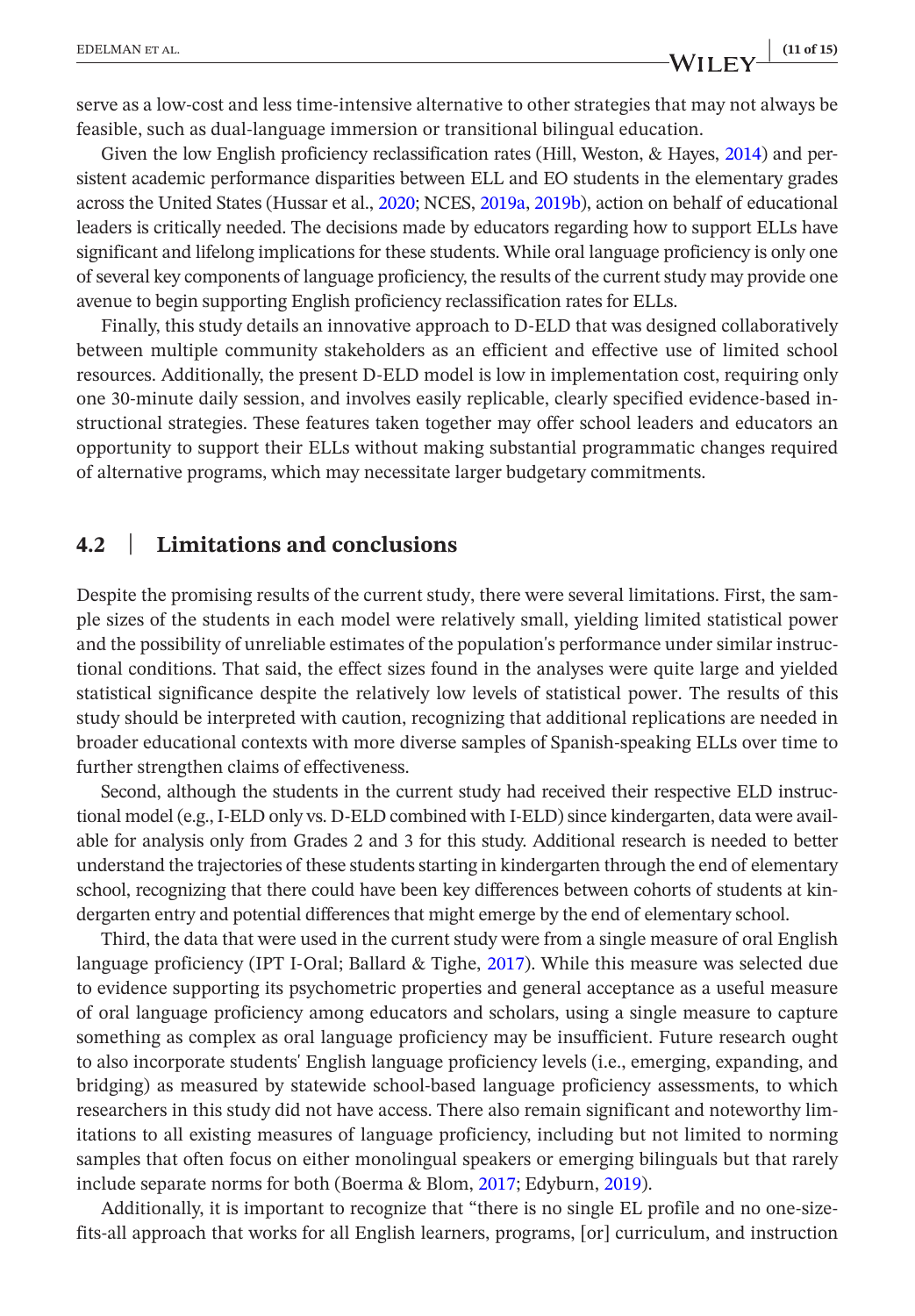**(12 of 15) <sup>|</sup>** EDELMAN et al.

must be responsive to different EL student characteristics and experiences" (CDE, [2018,](#page-12-11) p. 13). Recognizing this heterogeneity, the current study focused specifically on Spanish-speaking ELLs, as they represent approximately 75% of the overall ELL student population in the United States (Hussar et al., [2020\)](#page-13-0). Moreover, while this study focused on educational models to specifically support oral English language proficiency as measured by one test instrument across I-ELD and D-ELD conditions, multiple other student factors, such as social–emotional, cultural, and broader contextual factors, would likely impact a students' English language development. Such diversity requires that effective models of ELD include flexible and individualized considerations to serve the varied needs of ELL students.

Finally, it must be acknowledged that many events occurred outside of the researchers' and school's control that may have impacted the results of the current study. During the duration of the D-ELD model's implementation and part of the data collection, multiple natural disasters significantly disrupted daily life in the school and the overall community. Although data collection was disrupted by COVID-19, data analyzed in this study were collected before the pandemic. It is unknown how these events might have impacted students' oral English language proficiency. However, despite these events, significant and substantial growth in oral English language proficiency endured at the time of the study. More specifically, this study showed that ELL students in the D-ELD cohort demonstrated significant increases in their mean oral English language proficiency scores from the fall of second grade through the fall of third grade. By third grade, students who were ELLs in the D-ELD model did not have significant differences in oral English language proficiency from their EO counterparts. This highlights both students' resiliency and the significance of implementing evidence-based curricula with fidelity and consistency over time for Spanish-speaking ELLs. This research study provides evidence for a sustainable, low-cost approach to D-ELD that was found to yield positive outcomes for ELLs even in the face of adversity. It is critical that educators and researchers continue to push for the development, implementation, and empirical evaluation of models that better address the inequities that ELL students experience in our schools and support ELLs' broader long-term development and functioning.

#### 4.2.1 | THE AUTHORS

Emily R. Edelman is a doctoral student in the Department of Counseling, Clinical, and School Psychology at the University of California Santa Barbara. Her scholarship primarily focuses on the areas of school readiness, multilingual learners, family-school collaboration, and the impact of early interventions on parental engagement in children's social-emotional and academic development.

Samira A. Amirazizi is a doctoral student in the Department of Counseling, Clinical, and School Psychology at the University of California Santa Barbara. Her scholarship is focused in the areas of prevention, early identification and strength-based interventions with at-risk families in aiming to mitigate the impacts of adverse childhood experiences. She is specifically interested in ways to best support immigrant and underserved parents to support their children's social emotional development and school readiness.

Daniel K. Feinberg is a doctoral student in the Department of Counseling, Clinical, and School Psychology at the University of California Santa Barbara. His research interests include multilingualism and multiculturalism in school environments, psychoeducational assessment, and the role of parental engagement in children's school readiness.

Dr. Quirk is a professor in the Department of Counseling, Clinical, and School Psychology at the University of California Santa Barbara. Dr. Quirk also serves as the Director of the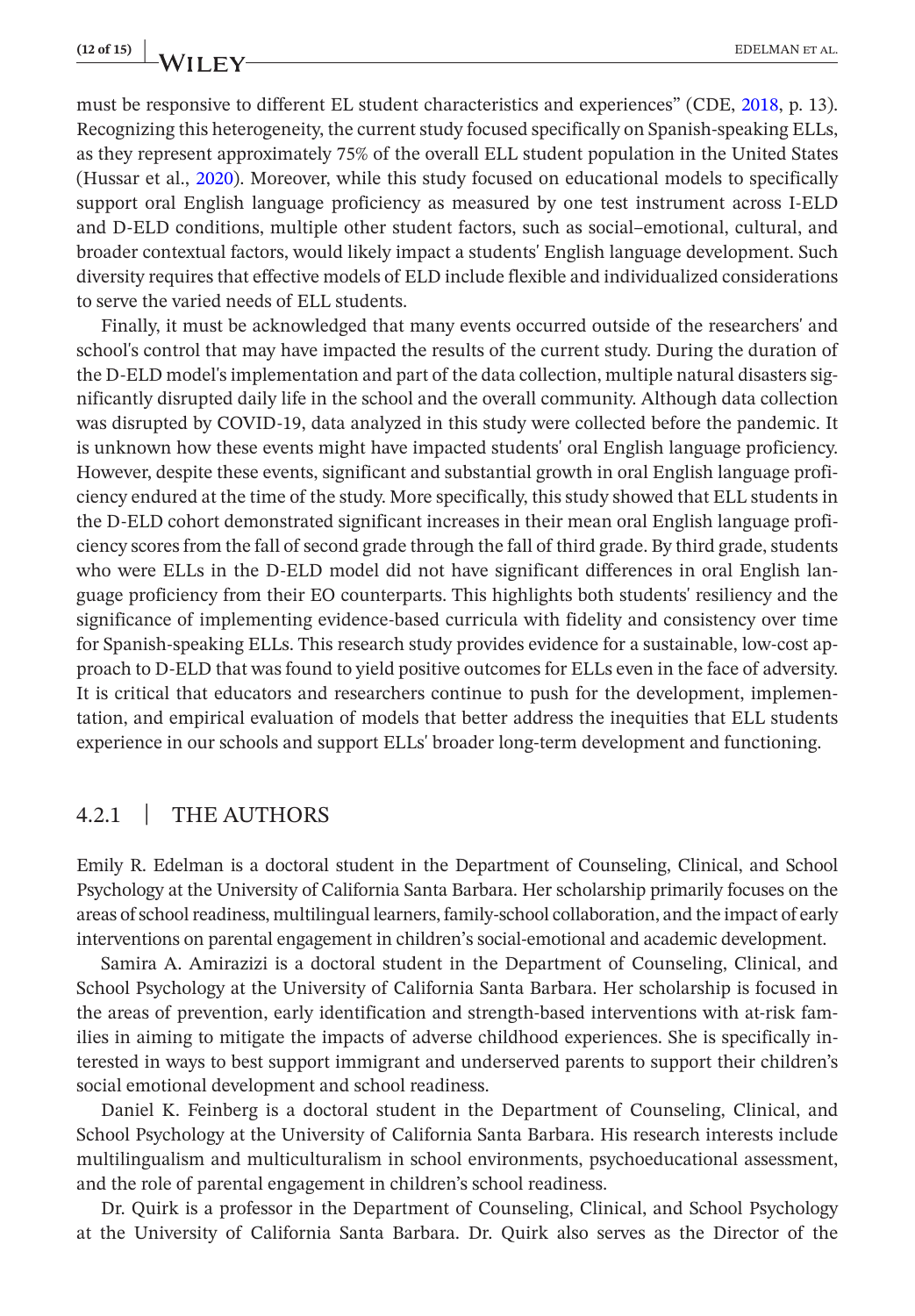International Center for School-Based Youth Development (iCSBYD). His scholarship primarily focuses in the areas of school readiness, early literacy and language development for multilingual learners, and quantitative methodology.

Jennifer Scheller is a doctoral candidate in the Department of Counseling, Clinical, and School Psychology at the University of California Santa Barbara. Her research interests focus on bilingual education, school readiness, and culturally responsive school practices and parent school engagement.

Dr. Pagán is the Director, Literacy and Language Support for the Santa Barbara County Education Office. Dr. Pagán began his educational career as a bilingual instructional assistant and has worked in elementary, middle, and high school settings as a bilingual teacher and site administrator. After completing his doctorate in educational administration at Teachers College, Columbia University, Dr. Pagán served as an assistant professor in the College of Education at the University of New Mexico.

Jamie Persoon has served as the Principal at Canalino School since August 2013. Prior to her principalship, she had been a teacher of multiple elementary grades since 1999 after graduating from UCSB with a multiple subject teaching credential and an M.Ed. Principal Persoon has served as the elementary curriculum coordinator for the Carpinteria Unified School District (CUSD) for four years and also served as interim Superintendent of CUSD during the 2016-2017 school year.

#### **ORCID**

*Emily R. Edelman* **D** <https://orcid.org/0000-0002-0780-5018>

#### **REFERENCES**

<span id="page-12-9"></span>Al Otaiba, S., Petscher, Y., Williams, R. S., Pappamihiel, N. E., Dyrlund, A. K., & Connor, C. (2009). Modeling oral reading fluency development in Latino students: A longitudinal study across second and third grade. *Journal of Educational Psychology*, *101*, 315–329. <https://doi.org/10.1037/a0014698>

<span id="page-12-4"></span>Ballard & Tighe. (2017). *IPT I-Oral English* (2nd ed.). Brea, CA: Author.

- <span id="page-12-10"></span>Boerma, T., & Blom, E. (2017). Assessment of bilingual children: What if testing both languages is not possible? *Journal of Communication Disorders*, *66*, 65–76. <https://doi.org/10.1016/j.jcomdis.2017.04.001>
- <span id="page-12-7"></span>Calderón, M., Slavin, R., & Sánchez, M. (2011). Effective instruction for English learners. *The Future of Children*, *21*(1), 103–127. <https://doi.org/10.1353/foc.2011.0007>
- <span id="page-12-6"></span>California Department of Education. (2015). English language arts/English language development framework for California public schools: Kindergarten through grade 12. [https://www.mydigitalchalkboard.org/cognoti/](https://www.mydigitalchalkboard.org/cognoti/content/file/resources/documents/ac/ac1376ba/ac1376ba78a91e80241cb0e458caaa57310d0763/elaeldfmwkfeb17.pdf) [content/file/resources/documents/ac/ac1376ba/ac1376ba78a91e80241cb0e458caaa57310d0763/elaeldfmwk](https://www.mydigitalchalkboard.org/cognoti/content/file/resources/documents/ac/ac1376ba/ac1376ba78a91e80241cb0e458caaa57310d0763/elaeldfmwkfeb17.pdf) [feb17.pdf](https://www.mydigitalchalkboard.org/cognoti/content/file/resources/documents/ac/ac1376ba/ac1376ba78a91e80241cb0e458caaa57310d0763/elaeldfmwkfeb17.pdf)
- <span id="page-12-11"></span>California Department of Education. (2018). California English learner roadmap: Strengthening comprehensive educational policies, programs, and practices for English learners. [https://cabe2018.gocabe.org/wpcontent/](https://cabe2018.gocabe.org/wpcontent/uploads/2018/03/CDE_EL_Roadmap_Guidance.pdf) [uploads/2018/03/CDE\\_EL\\_Roadmap\\_Guidance.pdf](https://cabe2018.gocabe.org/wpcontent/uploads/2018/03/CDE_EL_Roadmap_Guidance.pdf)
- <span id="page-12-2"></span>California Department of Education (2019, December 23). 2015 ELA/ELD adoption. [https://www.cde.ca.gov/ci/](https://www.cde.ca.gov/ci/rl/im/sbeadoptedelaeldprogs.asp) [rl/im/sbeadoptedelaeldprogs.asp](https://www.cde.ca.gov/ci/rl/im/sbeadoptedelaeldprogs.asp)
- <span id="page-12-0"></span>California Department of Education (2020, July 9). Facts about English learners in California—CalEdFacts. <https://www.cde.ca.gov/ds/sd/cb/cefelfacts.asp>
- <span id="page-12-3"></span>Center for Literacy and Learning. (n.d.). *Language: Overview*.<https://mycll.org/for-parents-and-teachers/language/>
- <span id="page-12-8"></span>Cohen, J. (1988). *Statistical power analyses for the behavioral sciences* (2nd ed.). Mahwah, NJ: Lawrence Erlbaum Associates.
- <span id="page-12-1"></span>Collier, V. P., & Thomas, W. P. (2017). Validating the power of bilingual schooling: Thirty-two years of large-scale, longitudinal research. *Annual Review of Applied Linguistics*, *37*, 203–217. [https://doi.org/10.1017/S0267](https://doi.org/10.1017/S0267190517000034) [190517000034](https://doi.org/10.1017/S0267190517000034)
- <span id="page-12-5"></span>Crosnoe, R., Leventhal, T., Wirth, R. J., Pierce, K. M., Pianta, R. C., & NICHD Early Child Care Research Network. (2010). Family socioeconomic status and consistent environmental stimulation in early childhood. *Child Development*, *81*, 972–987.<https://doi.org/10.1111/j.1467-8624.2010.01446.x>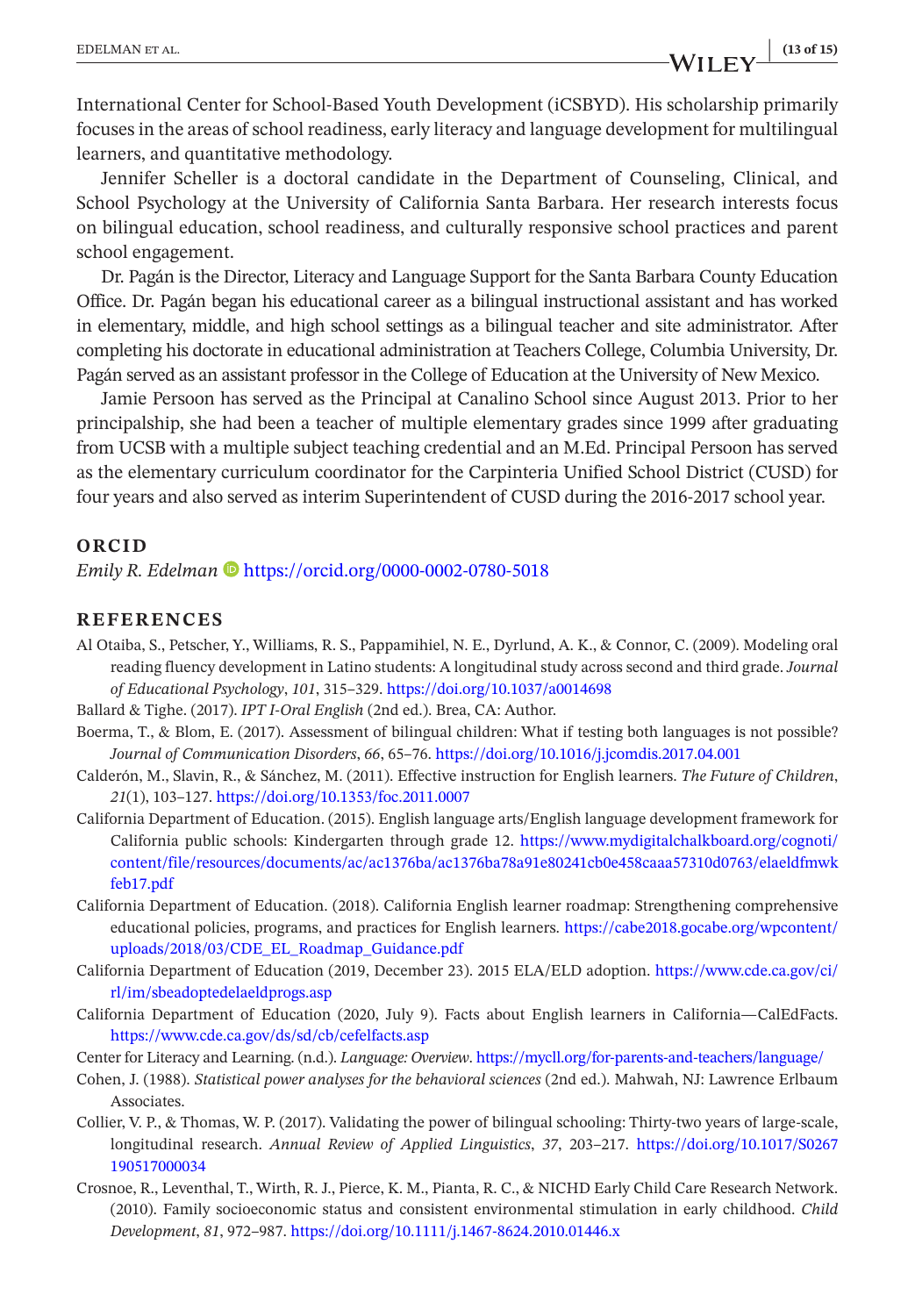#### **(14 of 15) <sup>|</sup>** EDELMAN et al.

- <span id="page-13-17"></span>Derakhshan, A., & Khatir, E. D. (2015). The effects of using games on English vocabulary learning. *Journal of Applied Linguistics and Language Research*, *2*, 39–47.
- <span id="page-13-3"></span>Echevarría, J., Vogt, M., & Short, D. (2013). *Making content comprehensible for English learners: The SIOP model*. Boston, MA: Pearson.
- <span id="page-13-21"></span>Edyburn, K. (2019). *Strengths-based assessment of Spanish–English bilingual language development in early childhood: An examination of validity via Rasch modeling* (Publication No. 10828291). [Doctoral dissertation, University of California Santa Barbara]. ProQuest Dissertations & Theses.
- <span id="page-13-5"></span>Garbati, J. F., & Mady, C. J. (2015). Oral skill development in second languages: A review in search of best practices. *Theory and Practice in Language Studies*, *5*, 1763–1770.<https://doi.org/10.17507/tpls.0509.01>
- <span id="page-13-10"></span>Gersten, R., & Baker, S. (2000). What we know about effective instructional practices for English-language learners. *Exceptional Children*, *66*, 454–470.<https://doi.org/10.1177/001440290006600402>
- <span id="page-13-15"></span>Gersten, R., Baker, S. K., Shanahan, T., Linan-Thompson, S., Collins, P., & Scarcella, R. (2007). *Effective literacy and English language instruction for English learners in the elementary grades: A practice guide*. Washington, DC: U.S. Department of Education, Institute of Education Sciences, National Center for Education Evaluation and Regional Assistance.
- <span id="page-13-16"></span>Gibbons, P. (1993). *Learning to learn in a second language*. Portsmouth, NH: Heinemann.
- <span id="page-13-6"></span>Gibbons, P. (2007). Mediating academic language learning through classroom discourse. In *International handbook of English language teaching* (pp. 701–718). Boston, MA: Springer.
- <span id="page-13-7"></span>Goldenberg, C. (2008). Teaching English language learners: What the research does—and does not—say. *American Educator*, *32*(2), 8–44.
- <span id="page-13-1"></span>Goldenberg, C. (2013). Unlocking the research on English learners: What we know—and don't yet know—about effective instruction. *American Educator*, *37*(2), 4–11, 38.
- <span id="page-13-8"></span>Goldenberg, C., & Coleman, R. (2010). *Promoting academic achievement among English learners: A guide to the research*. Thousand Oaks, CA: Corwin.
- <span id="page-13-11"></span>Gonzalez, J. E., Pollard-Durodola, S., Simmons, D. C., Taylor, A. B., Davis, M. J., Fogarty, M., & Simmons, L. (2014). Enhancing preschool children's vocabulary: Effects of teacher talk before, during and after shared reading. *Early Childhood Research Quarterly*, *29*(2), 214–226. <https://doi.org/10.1016/j.ecresq.2013.11.001>
- <span id="page-13-18"></span>Green, S. B., & Salkind, N. J. (2008). *Using SPSS for Windows and Macintosh: Analyzing and understanding data* (5th ed). Boston, MA: Pearson/Prentice Hall.
- Hakuta, K., Butler, Y. G., & Witt, D. (2000). How long does it take English learners to attain proficiency? [https://](https://eric.ed.gov/?ID=ED443275) [eric.ed.gov/?ID=ED443275](https://eric.ed.gov/?ID=ED443275)
- <span id="page-13-4"></span>Hall, T. (2019). SIOP helps, but it is not enough. *NYS TESOL Journal*, *6*(2), 31–36.
- <span id="page-13-2"></span>Hansen-Thomas, H. (2008). Sheltered instruction: Best practices for ELLs in the mainstream. *Kappa Delta Pi Record*, *44*(4), 165–169. <https://doi.org/10.1080/00228958.2008.10516517>
- <span id="page-13-20"></span>Hill, L. E., Weston, M., & Hayes, J. M. (2014). Reclassification of English learner students in California. *Public Policy Institute of California*, *500*. [https://www.ppic.org/content/pubs/report/R\\_114LHR.pdf](https://www.ppic.org/content/pubs/report/R_114LHR.pdf)
- <span id="page-13-0"></span>Hussar, B., Zhang, J., Hein, S., Wang, K., Roberts, A., Cui, J., Smith, M., Bullock Mann, F., Barmer, A., & Dilig, R. (2020). *The condition of education 2020 (NCES 2020–144)*. Washington, DC: U.S. Department of Education, National Center for Education Statistics. [https://nces.ed.gov/pubsearch/pubsinfo.asp?pubid](https://nces.ed.gov/pubsearch/pubsinfo.asp?pubid=2020144)  $=2020144$
- <span id="page-13-19"></span>Kieffer, M. (2008). Catching up or falling behind? Initial English proficiency, concentrated poverty, and the reading growth of language minority learners in the United States. *Journal of Educational Psychology*, *100*, 851– 868.<https://doi.org/10.1037/0022-0663.100.4.851>
- <span id="page-13-9"></span>Lindholm-Leary, K. (2012). Success and challenges in dual language education. *Theory Into Practice*, *51*(4), 256– 262.<https://doi.org/10.1080/00405841.2012.726053>
- <span id="page-13-14"></span>Louie, B., & Sierschynski, J. (2015). Enhancing English learners' language development using wordless picture books. *The Reading Teacher*, *69*(1), 103–111.<https://doi.org/10.1002/trtr.1376>
- <span id="page-13-13"></span>Marzano, R., & Pickering, D. (2005). *Building academic vocabulary*. Alexandria, VA: Association for Supervision and Curriculum Development.
- <span id="page-13-12"></span>Montelongo, J. A., Durán, R., & Hernández, A. C. (2013). English-Spanish cognates in picture books: Toward a vocabulary curriculum for Latino ELLs. *Bilingual Research Journal*, *36*(2), 244–259. [https://doi.](https://doi.org/10.1080/15235882.2013.818074) [org/10.1080/15235882.2013.818074](https://doi.org/10.1080/15235882.2013.818074)